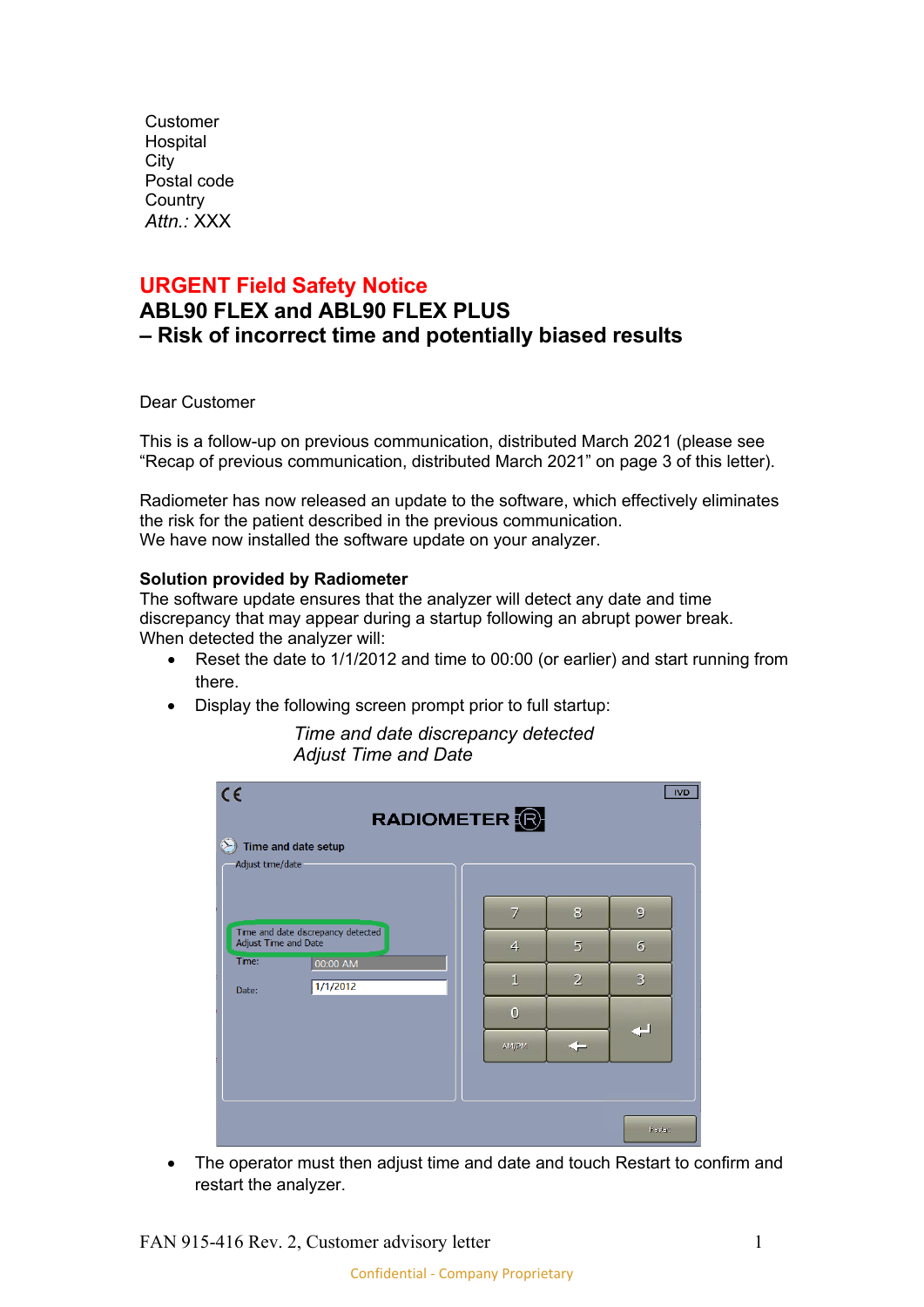#### **Your actions**

If the analyzer shows the above screen during startup then adjust the time and date.

### **Your help is appreciated**

If you are not the end-user of the affected product, please ensure that this letter is distributed to the final end-user.

If you have any questions, please contact your Radiometer representative.

Radiometer sincerely apologizes for the inconvenience this situation may cause you.

Best regards, <Radiometer distributor>